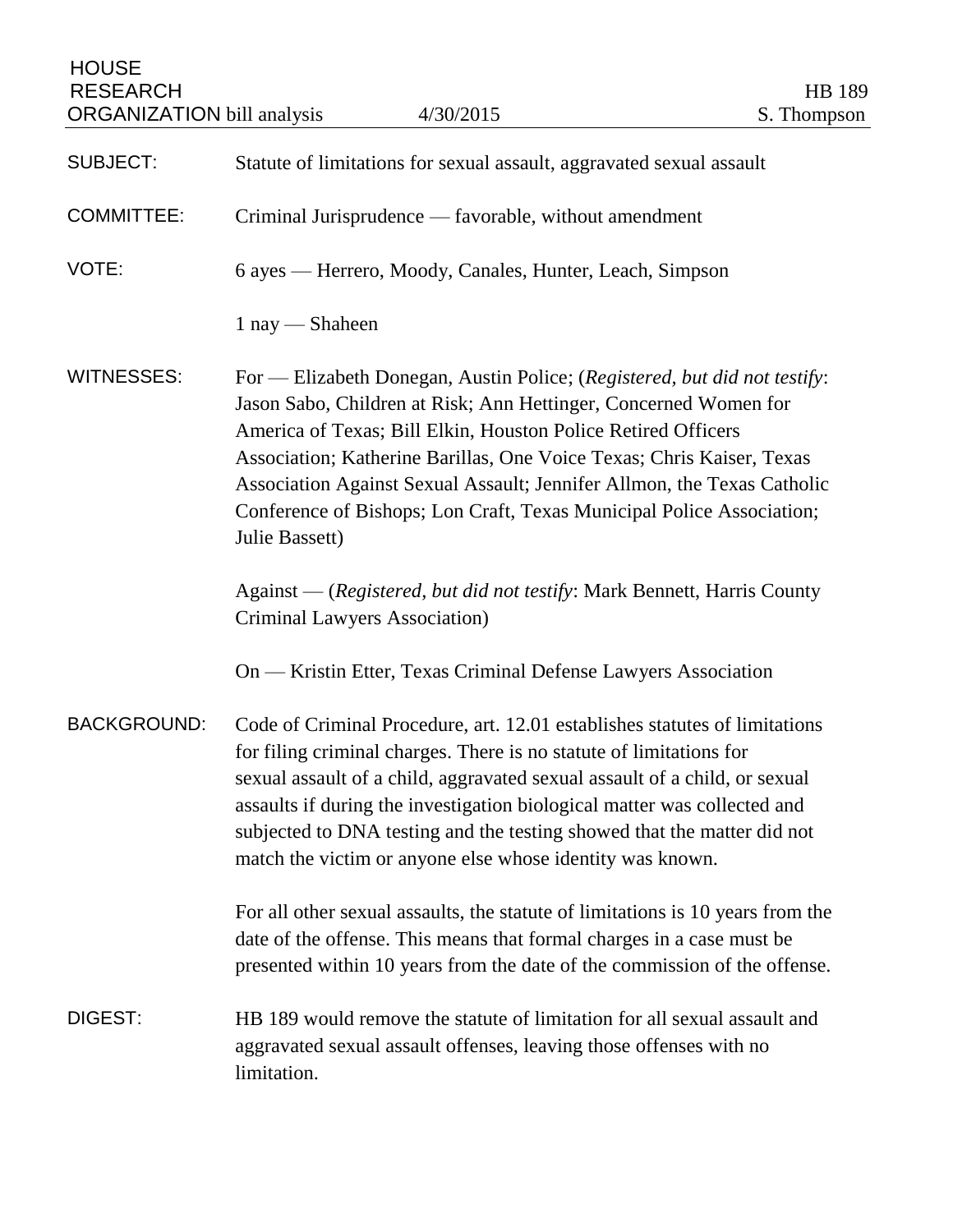## HB 189 House Research Organization page 2

|                                          | The bill would take effect September 1, 2015, and would not apply to<br>prosecution of offenses barred by the law before that date.                                                                                                                                                                                                                                                                                                                            |  |
|------------------------------------------|----------------------------------------------------------------------------------------------------------------------------------------------------------------------------------------------------------------------------------------------------------------------------------------------------------------------------------------------------------------------------------------------------------------------------------------------------------------|--|
| <b>SUPPORTERS</b><br>SAY:                | HB 189 would change the statute of limitations for sexual assault and<br>aggravated sexual assault, which is warranted because of the seriousness<br>of these crimes and the special circumstances that can limit when these<br>victims are ready to speak out about the crime. Despite these<br>circumstances, a measure of justice always should be available to victims<br>of these crimes.                                                                 |  |
|                                          | Removing the statute of limitations in these cases would not burden or be<br>unfair to defendants. As in all cases, defendants would be presumed<br>innocent, and accusations would have to be proven beyond a reasonable<br>doubt. Because proving older cases could be difficult, prosecutors would<br>use discretion and be cautious about pursuing questionable cases with<br>weak or little evidence.                                                     |  |
| <b>OPPONENTS</b><br>SAY:                 | HB 189 would be too broad. The current statute of limitations adequately<br>balances the needs of both prosecutors and the accused by allowing no<br>statute of limitations only in narrow circumstances, including those<br>involving a child and those in which there was DNA evidence.                                                                                                                                                                      |  |
|                                          | Eliminating the limit for all sexual assault and aggravated sexual assault<br>cases could result in prosecutions in which accused persons were unable<br>to defend themselves adequately. This could be especially true in sexual<br>assault cases with no DNA evidence, which could hinge on the word of<br>one person. Over time, witnesses' memories fade and evidence becomes<br>more difficult to obtain.                                                 |  |
| <b>OTHER</b><br><b>OPPONENTS</b><br>SAY: | Rather than eliminate the statute of limitations for all sexual assault and<br>aggravated sexual assault cases, it would be better to limit such a change<br>to cases with multiple victims and the same defendant. This would address<br>the unique circumstances of serial abusers with several victims. In these<br>cases, victims might not come forward until they know of the existence of<br>other victims, or outcry may be delayed for other reasons. |  |